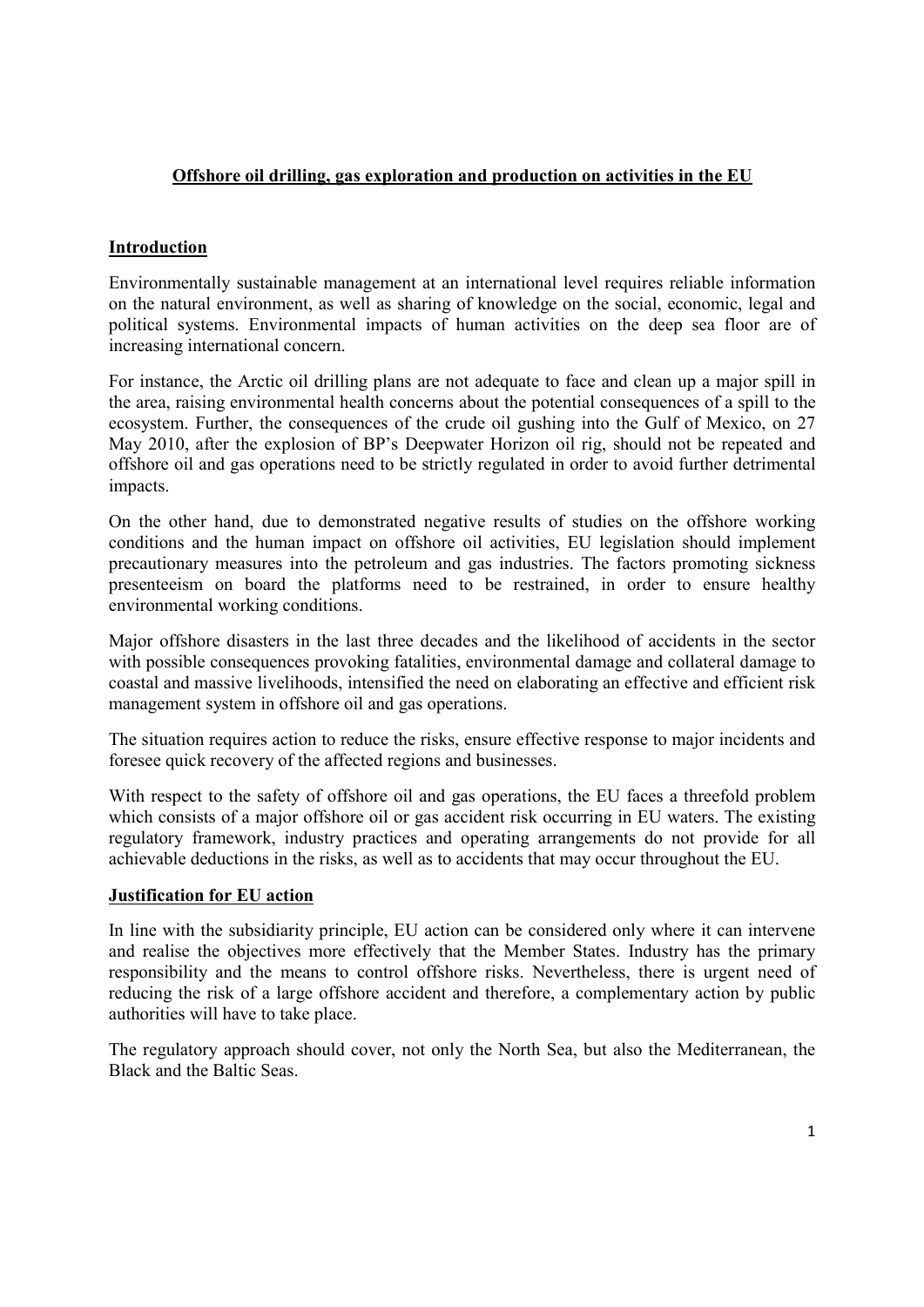Further, the principle of proportionality has been ensured by assessing the effectiveness, costs and benefits of EU action to achieve the desired outcome.

In parallel, EU implication could drive progress and ensure compliance through the efficient coordination and regulation of Member States' policies. This could lead to effective international measures and solutions to be adopted, as the matter regards the sphere's environmental balance.

#### **Policy objectives and options assessment**

The EU initiative targets two general objectives; firstly to prevent a major incident from occurring in EU offshore oil and gas exploitation with a major emergency in case preventive measures should fail.

These general objectives are divided into four measures: to ensure a consistent use of best practices for major hazards control by oil and gas industry offshore operations potentially affecting EU waters or shores, to implement best regulatory practices among EU jurisdictions, to strengthen EU's preparedness and response capacity to deal with emergencies affecting EU citizens, economy and environment and improve existing EU liability as well as compensation provisions.

The policy options which can be envisaged and be developed, contain a package of measures dealing with regular inspections and penalties, formal safety assessments for acceptance by the regulator, extension of the Major Hazards Report (MHR) to a comprehensive management model, product safety, financial capacity guarantees, a platform for regulatory dialogue as well as compensation schemes for traditional damages. Further, the measures foresee a cross border availability and compatibility of intervention assets, preparedness for effective emergency response to major offshore accidents, extension of EU practices to overseas operations as well as the establishment of a competent authority.

### **Existing EU legislation in the area of the proposal**

The absence of specific offshore oil and gas legislation in EU level is partially completed by EU legislation covering broader sectors of the Union.

The Environmental Liability Directive (ELD) 2004/35/EC regards liability for damages to the environment also in connection with offshore oil and gas. The operator of activities causing significant environmental damage to protected species, natural habitants or water is strictly liable to prevent and remedy the damage and bear the full cost of it. The regulation proposal expands the territorial applicability of the Directive to marine waters under the jurisdiction of the Member States.

The Directive 85/337/EEC and its amendments regarding the environmental impact assessment of certain public and private projects' effects, introduce general minimum requirements. The Waste Framework Directive 2008/98/EC applies fully to oil spills, as already upheld by the **CJEU** 

Further, the Framework Directive 89/391/EEC and 92/91/EEC refer to the protection of offshore workers and their working environment. The regulation proposal establishes a general system of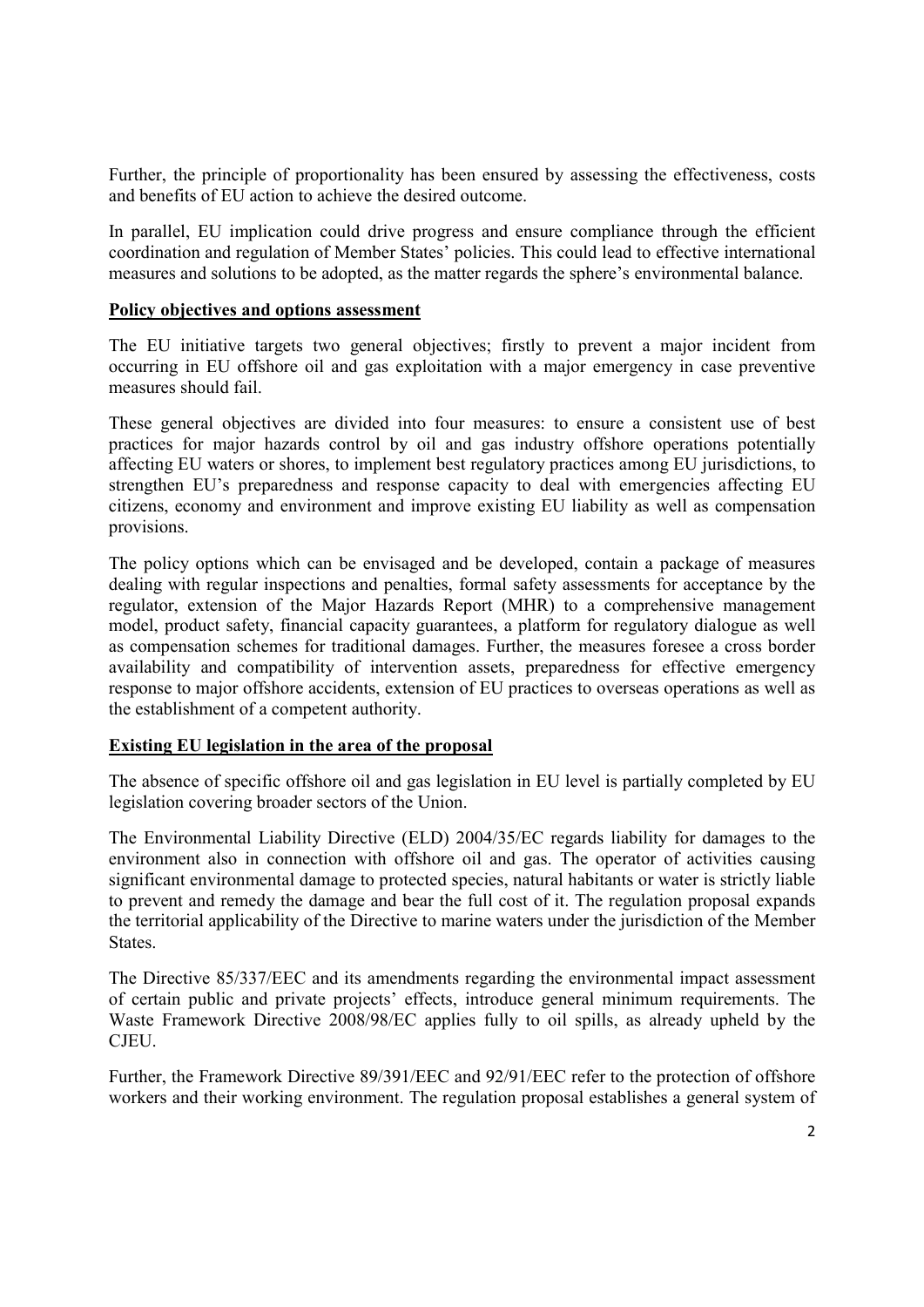control as well as a notification scheme and requires independent verification of critical risk control elements.

The Seveso Directive 96/82/EC does not apply to the offshore sector and can only be used as a good practice example in the area. Nevertheless, Directive 94/22/EC regarding hydrocarbon prospection, exploration and production authorisations sets out the principle legal framework for granting licenses for exploration and production. This strengthens the obligations of the relevant authorities improving this way the assessment of the technical and financial applicants' capacities.

Last, the EU Civil Protection mechanism (Council Decision 2007/779/EC), the Monitoring and Information Center (MIC) and the European Maritime Safety Agency (EMSA) are the EU tools to be coordinated, in order to strengthen EU capacities and Member States' compliance with the new measures regarding offshore oil and gas operations.

### **Budgetary implication**

The budgetary implication of the proposal is approximately  $E2.5m$  in the period 2013-2016 including compensations for committee participation. The European Maritime Safety Agency's (EMSA) assistance is primarily related to the use of a satellite surveillance system and the use of emergency vessels organized by EMSA.

### **Control of major hazards**

A prevention policy for major accidents will be set out in a document in order to ensure its implementation throughout the organisation of their offshore operating including the setting of appropriate monitoring arrangements to assure effectiveness of the policy.

Operators, on the other hand, shall describe their organisational arrangements for control of major hazards in a safety management system. The policy and safety management systems shall be prepared in accordance with EU requirements. Meanwhile, operators shall establish and regularly consult with the representatives of the relevant Member States, the industry priorities for preparing and/or revising standards and guidance for best practice in control of offshore major accident hazards throughout the lifecycle of offshore operations.

The competent authorities shall proceed to the execution of any suitable arrangements in order to ensure the independence from conflicts of interest between regulation of safety and environmental protection, in particular licensing of offshore oil and gas activities. The whole established policy and the relevant notifications demanded for the inspection investigation and enforcement of the major hazard aspects of the offshore oil and gas operations should comply with the European Regulation. Non compliance with Regulatory provisions shall lead to the suspension of the operation and the necessary measures shall be adopted followed by notification of the competent authority.